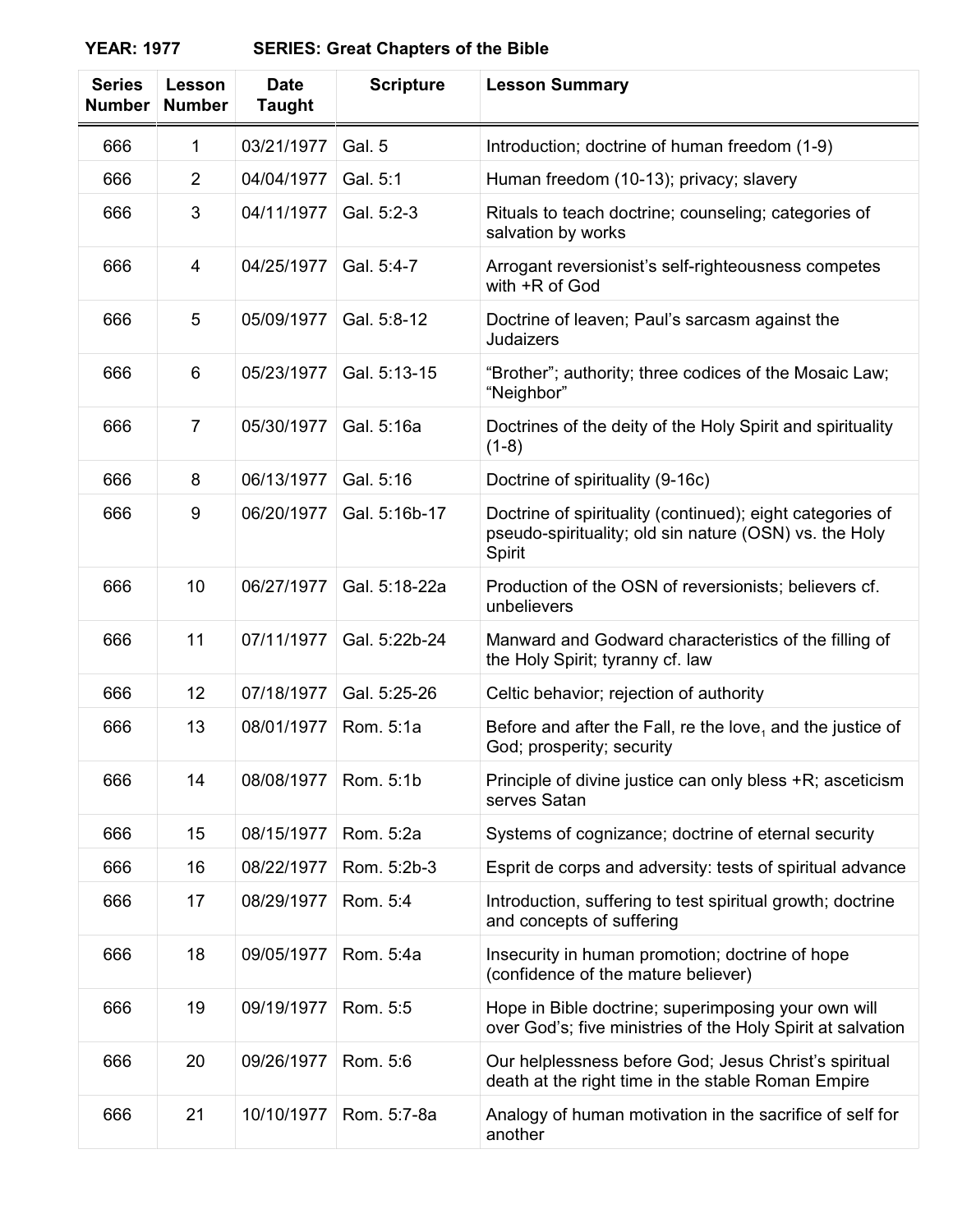| <b>Series</b><br><b>Number</b> | Lesson<br><b>Number</b> | <b>Date</b><br>Taught | <b>Scripture</b>            | <b>Lesson Summary</b>                                                                                                          |
|--------------------------------|-------------------------|-----------------------|-----------------------------|--------------------------------------------------------------------------------------------------------------------------------|
| 666                            | 22                      | 10/17/1977            | Rom. 5:8a                   | God's demonstrated attribute of love through the<br>function of His justice at the cross                                       |
| 666                            | 23                      | 10/31/1977            | Rom. 5:8-9a                 | Review of demonstrated divine love; spiritual death of<br><b>Jesus Christ; A FORTIORI</b>                                      |
| 666                            | 24                      | 11/07/1977            | Rom. 5:9a;<br>Lev. 17:10-14 | Doctrine of the blood; crucifixion Roman style; HAIMA<br>interpretation                                                        |
| 666                            | 25                      | 11/14/1977            | Rom. 5:9b                   | Doctrine of the blood (continued points 3-8)                                                                                   |
| 666                            | 26                      | 11/21/1977            | Rom. 5:10a                  | Loss of common sense after rejecting the gospel;<br>principle of the doctrine of reconciliation                                |
| 666                            | 27                      | 11/28/1977            | Rom. 5:10b-11               | Doctrine of reconciliation (6-9); basis for esprit de corps<br>of mature believers                                             |
| 666                            | 28                      | 12/05/1977            | Rom. 5:12a                  | Doctrine of imputation must have direction; virgin birth;<br>perfect environment                                               |
| 666                            | 29                      | 12/12/1977            | Rom. 5:12b                  | Perfect man in Eden, the Fall; imputation of Adam's sin<br>the basis for "all have sinned"                                     |
| 666                            | 30                      | 12/19/1977            | Rom. 5:13                   | A FORTIORI logic; prosperity; non-imputation of<br>personal sins; virgin birth                                                 |
| 666                            | 31                      | 01/16/1978            | Rom. 5:14                   | Total depravity - spiritual death; personal sin not the<br>issue to us                                                         |
| 666                            | 32                      | 01/23/1978            | Rom. 5:15                   | "Charisma" (misuse of); results of the Fall cf. basis for<br>super-abundance of grace                                          |
| 666                            | 33                      | 02/06/1978            | Rom. 5:16                   | Preparation for the second A FORTIORI, condemnation<br>to justification and love cf. the integrity of God; virgin<br>pregnancy |
| 666                            | 34                      | 02/13/1978            | Rom. 5:17a                  | Benefits of relation with the justice of God;<br>condemnation before salvation: love and integrity                             |
| 666                            | 35                      | 02/20/1978            | Rom. 5:17b                  | X+Y+Z=Good; A FORTIORI of divine blessing +<br>distortions; security of blessings                                              |
| 666                            | 36                      | 02/27/1978            | Rom. 5:17c-18a              | X+Y+Z=Good; Ishtar worship; emphasis on the soul<br>(conservatives) cf. on the body (liberals)                                 |
| 666                            | 37                      | 03/06/1978            | Rom. 5:18b                  | Evangelist distortions of Bible doctrine; imputations;<br>insane criminal; virgin pregnancy                                    |
| 666                            | 38                      | 03/20/1978            | Rom. 5:19a                  | Disobedience of Adam; subjectivity of women;<br>ignorance no excuse; love, cf. justice                                         |
| 666                            | 39                      | 03/27/1978            | Rom. 5:19b                  | Importance of obedience and authority in the military,<br>marriage and civilizations; Patton                                   |
| 666                            | 40                      | 04/03/1978            | Rom. 5:19b                  | Authority - key to life; anarchy; Jesus Christ upholds<br>Jewish and Roman law; integrity of God                               |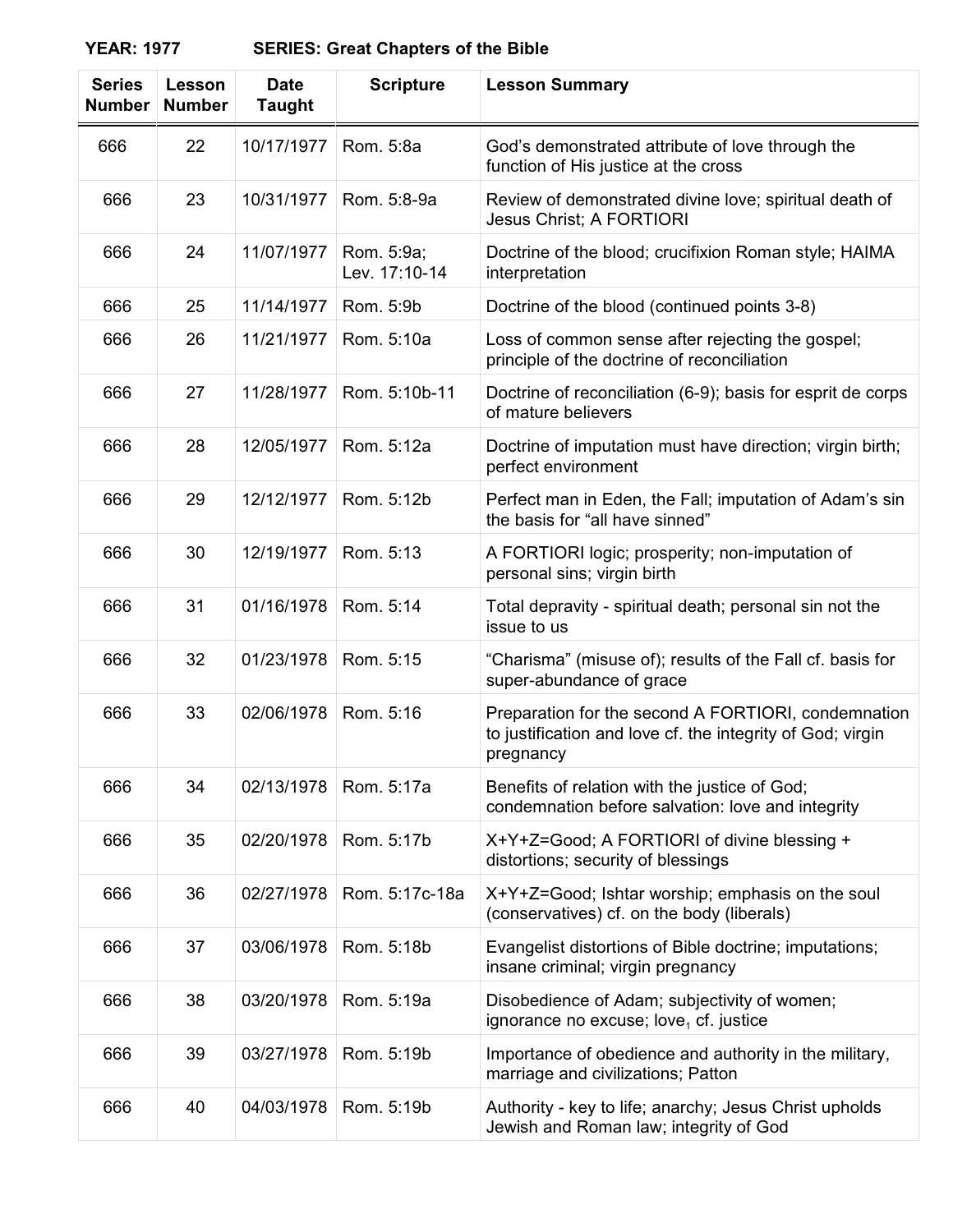| <b>Series</b><br><b>Number</b> | <b>Lesson</b><br><b>Number</b> | <b>Date</b><br><b>Taught</b> | <b>Scripture</b>              | <b>Lesson Summary</b>                                                                                                                                                                   |
|--------------------------------|--------------------------------|------------------------------|-------------------------------|-----------------------------------------------------------------------------------------------------------------------------------------------------------------------------------------|
| 666                            | 41                             | 04/10/1978                   | Rom. 5:20a                    | Mosaic Law: purpose, distortion of, analogy of Greek<br>drama; spiritual death not from sins                                                                                            |
| 666                            | 42                             | 05/01/1978                   | Rom. 5:20b                    | Overemphasis on others' sins; personal sins augment,<br>are not the cause of spiritual death                                                                                            |
| 666                            | 43                             | 05/08/1978                   | Rom. 5:21                     | Doctrine of the old sin nature (review); rulership of<br>grace through imputed +R                                                                                                       |
| 666                            | 44                             | 05/22/1978                   | Rom. 8:1                      | Doctrine of sanctification; suicide; few bright ones in<br>aristocracy                                                                                                                  |
| 666                            | 45                             | 06/12/1978                   | Rom. 8:2                      | Believer's inner conflict; prosperity in the Roman<br>Empire and the U.S.; freedom, equality and inequality;<br>OSN vs. the Holy Spirit                                                 |
| 666                            | 46                             | 06/19/1978                   | Rom. 8:3                      | True purpose of and distortions of the Mosaic Law;<br>religion; conservative pettiness                                                                                                  |
| 666                            | 47                             | 06/26/1978                   | Rom. 8:4a                     | Mosaic Law; German general staff; Benedict Arnold;<br>doctrine of PLEROO                                                                                                                |
| 666                            | 48                             | 07/10/1978                   | Rom. 8:4b-5                   | Tragic flaw #4: filling of the Holy Spirit in GAP vs.<br>problems as non-essentials; doctrine of mental attitude                                                                        |
| 666                            | 49                             | 07/17/1978                   | Rom. 8                        | Doctrine of mental attitude (4-11); true love thinks;<br>actors, imitators of Napoleon                                                                                                  |
| 666                            | 50                             | 07/31/1978                   | Rom. 8:6                      | Failure of denominations and Christian service<br>organizations; thought-patterns of death, and doctrine<br>of the Holy Spirit                                                          |
| 666                            | 51                             | 08/07/1978                   | Rom. 8:7-8                    | Hostility toward divine viewpoint and incompetency of<br>carnal and reversionistic thought-pattern                                                                                      |
| 666                            | 52                             | 08/14/1978                   | Rom. 8:9a                     | Fulfillment of God's plan through the filling of the Holy<br>Spirit; doctrine of the indwelling of the Holy Spirit;<br>demon possession and exorcism; taboos; water<br>baptism; smoking |
| 666                            | 53                             | 08/21/1978                   | Rom. 8                        | Doctrine of the indwelling of the Holy Spirit: definition<br>and Scripture, inner conflict (OSN vs. HS) and<br>prophecy of the indwelling of the Holy Spirit                            |
| 666                            | 54                             | 08/28/1978                   | Rom. 8;<br>1 Kings 19:1-8     | Doctrine of the indwelling of the Holy Spirit (4-8):<br>objective, function and indwelling of the Holy Spirit cf.<br>the indwelling of Jesus Christ, oil and power                      |
| 666                            | 55                             | 09/04/1978                   | Rom. 8:9b;<br>1 Kings 19:8-18 | Elijah in flight and self-pity; power of the Holy Spirit; true<br>doctrine of procession                                                                                                |
| 666                            | 56                             | 09/18/1978                   | Rom. 8:10a                    | Doctrine of the indwelling of Jesus Christ (and cf. the<br>indwelling of the Holy Spirit); imputed +R unfulfilled until<br>maturity                                                     |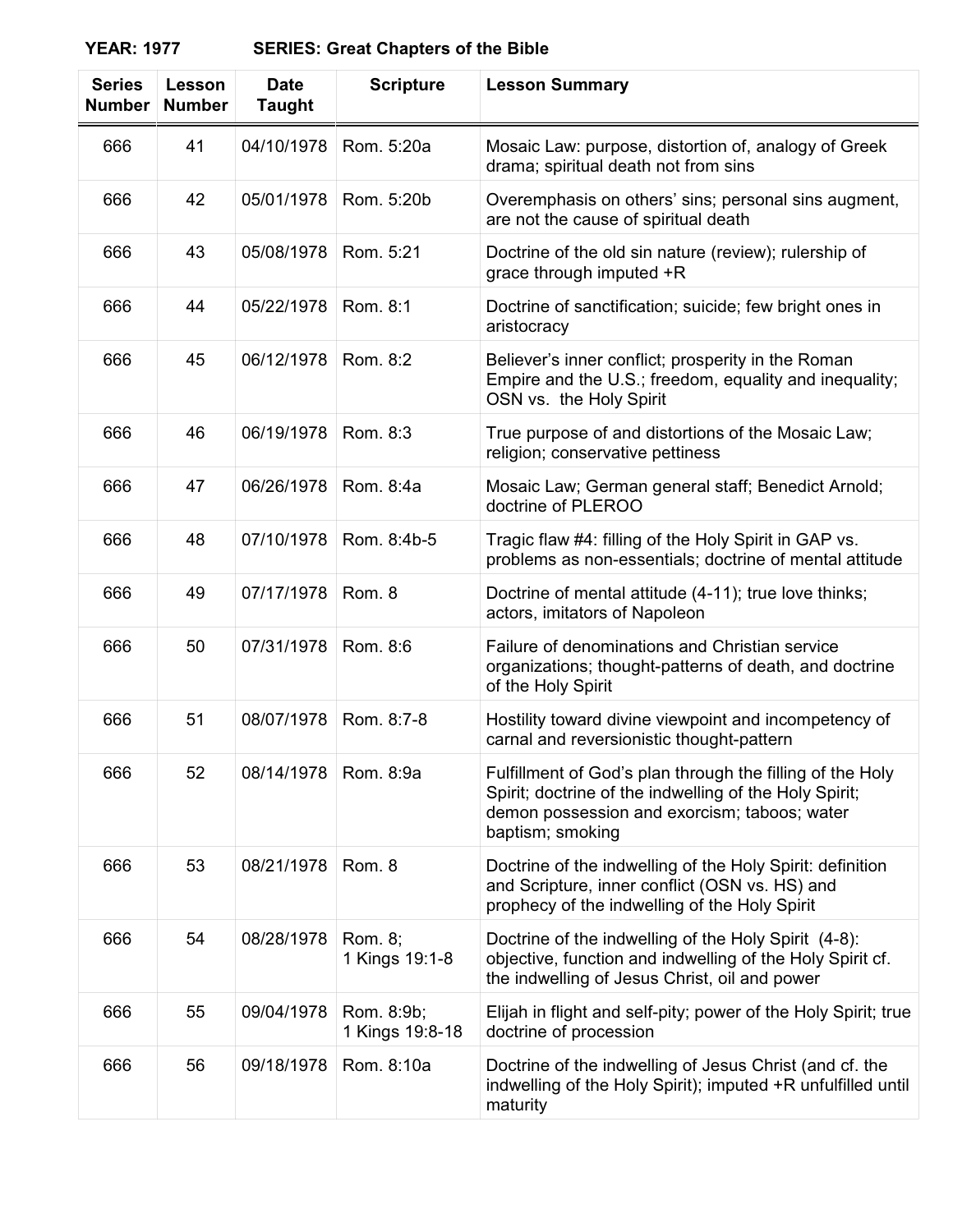| <b>Series</b><br><b>Number</b> | Lesson<br><b>Number</b> | <b>Date</b><br><b>Taught</b> | <b>Scripture</b> | <b>Lesson Summary</b>                                                                                                                           |
|--------------------------------|-------------------------|------------------------------|------------------|-------------------------------------------------------------------------------------------------------------------------------------------------|
| 666                            | 57                      | 09/25/1978                   | Rom. 8:11a       | Church Age purpose of the Holy Spirit to glorify Jesus<br>Christ; doctrine of the sustaining ministry of the Holy<br>Spirit to incarnate Christ |
| 666                            | 58                      | 10/09/1978                   | Rom. 8:11        | Believer's relationship with God sustained by the Holy<br>Spirit; importance of grammar in translation; deaths of<br><b>Jesus Christ</b>        |
| 666                            | 59                      | 10/16/1978                   | Rom. 8:12-13     | Marriage analogy of the old sin nature vs. Jesus Christ;<br>human good and evil are more serious than personal<br>sins                          |
| 666                            | 60                      | 10/30/1978                   | Rom. 8:14a       | Identifying the will of God for you; doctrine of divine<br>guidance (1, 2a); sovereignty of God; lawyers and<br>insurance claims                |
| 666                            | 61                      | 11/06/1978                   | Rom. 8:14b       | Doctrine of divine guidance (continued); will of God,<br>divine laws and decrees; volition                                                      |
| 666                            | 62                      | 11/13/1978                   | Rom. 8:15-16     | Confidence vs. slavery to circumstances of life and fear;<br>reality to human life cf. to human spirit                                          |
| 666                            | 63                      | 11/20/1978                   | Rom. 8:17        | Introduction to undeserved suffering and glorification;<br>ellipsis; true Jew and heirship                                                      |
| 666                            | 64                      | 11/27/1978                   | Rom. 8:18-19     | Preparation for undeserved suffering; suffering and<br>unpredictable old sin nature and nature until Second<br>Advent                           |
| 666                            | 65                      | 12/04/1978                   | Rom. 8:20-22     | Jones cult; social before economic crisis; nature's<br>cursing by association with the old sin nature of man                                    |
| 666                            | 66                      | 12/11/1978                   | Rom. 8:23a       | Undeserved suffering and 3 reactions; self-<br>righteousness; doctrine of logistical grace (1-3)                                                |
| 666                            | 67                      | 12/18/1978                   | Rom. 8:23a       | Doctrine of logistical grace (4): inspiration of Scripture,<br>LC classroom, right pastor-teacher and privacy of the<br>priesthood              |
| 666                            | 68                      | 01/15/1979                   |                  | Doctrine of logistical grace (1-4 review): divine<br>preservation of the Canon, scholars of philology and<br>archaeology                        |
| 666                            | 69                      | 01/22/1979                   |                  | Doctrine of logistical grace (4b-7); privacy of the<br>priesthood; peasantry and middle class myth                                              |
| 666                            | 70                      | 02/05/1979                   | Rom. 8:23b       | Panic under pressure; concentration and hope =<br>confidence; result of Jews' rejection of the First Advent                                     |
| 666                            | 71                      | 02/12/1979                   | Rom. 8:24a       | Doctrine of hope (1-13): X+Y+Z=Plan of God; no hope<br>for Israel; the Big Blot Out                                                             |
| 666                            | 72                      | 02/19/1979                   | Rom. 8:24b       | X[HL+AOS=P1+D=H1] +Y[J1+J2=P2+D=H2]<br>+Z[EL+BT=P3+D=H3]; many doctrines form "the hope"                                                        |
| 666                            | 73                      | 03/05/1979                   | Rom. 8:25-27     | Confident hope in future blessing; intercessory prayer<br>of the Holy Spirit for the believer re invisible attacks                              |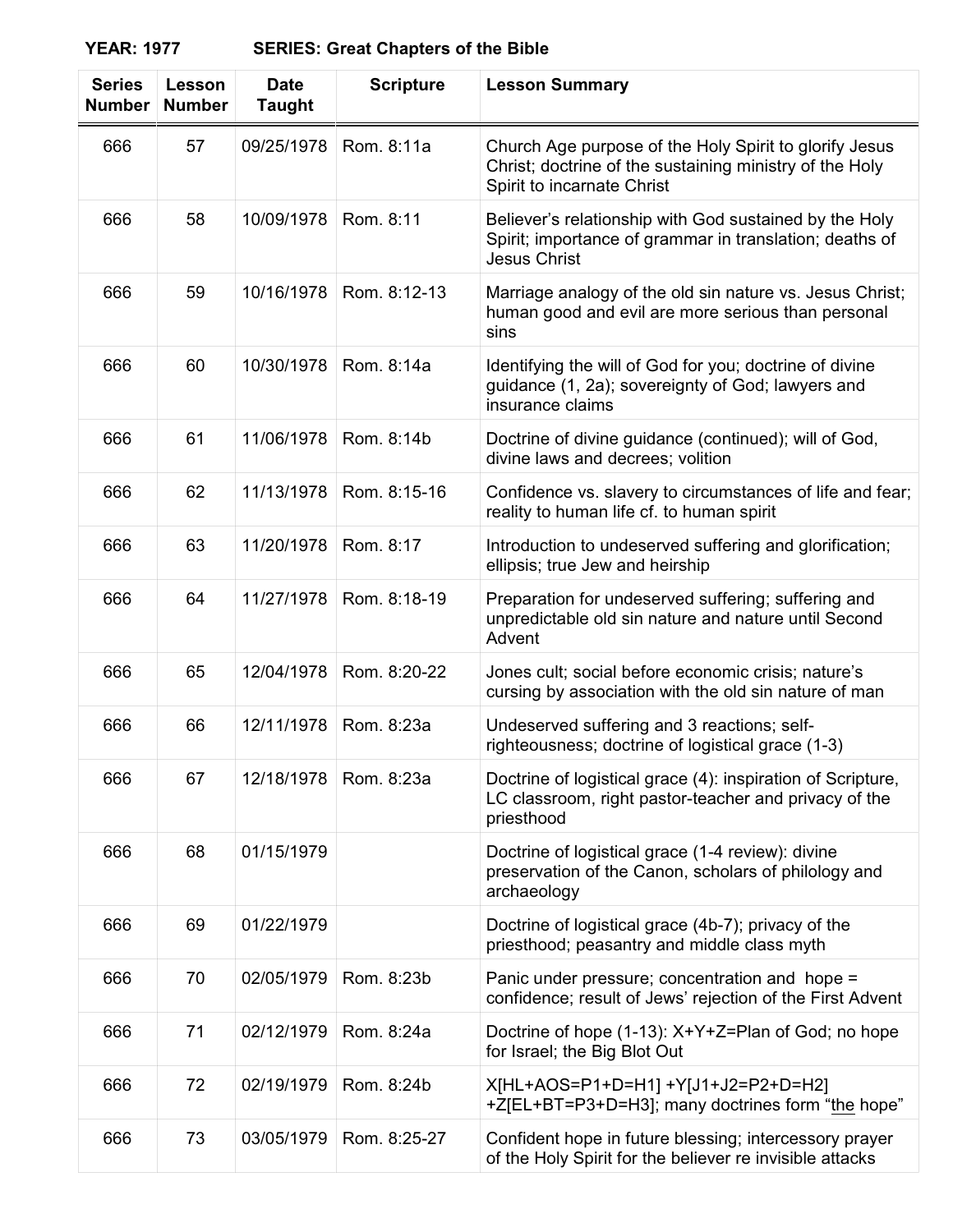| <b>Series</b><br><b>Number</b> | Lesson<br><b>Number</b> | <b>Date</b><br><b>Taught</b> | <b>Scripture</b> | <b>Lesson Summary</b>                                                                                                                    |
|--------------------------------|-------------------------|------------------------------|------------------|------------------------------------------------------------------------------------------------------------------------------------------|
| 666                            | 74                      | 03/12/1979                   | Rom. 8:28a       | Maximum GAP necessary for category 1 love and<br>benefit of verse 28; imagination; Great British generals<br>of WWII                     |
| 666                            | 75                      | 03/19/1979                   | Rom. 8:28-29a    | Dative absolute; principle and promise to the<br>supergrace believer; three categories of divine<br>knowledge; foreknowledge             |
| 666                            | 76                      | 03/26/1979                   | Rom. 8:29b       | Reverse concentration; counseling; principle of the<br>doctrine of divine decrees; predestination; firstborn                             |
| 666                            | 77                      | 04/09/1979                   | Rom. 8:30        | Foreordination, elected to privilege, justified and<br>glorified; faith-rest in deserved suffering                                       |
| 666                            | 78                      | 04/16/1979                   | Rom. 8:31-32     | Power of God; X+Y+Z; imputation of personal sins to<br>Jesus Christ on the cross is the basis for A FORTIORI<br>supergrace blessings     |
| 666                            | 79                      | 04/23/1979                   | Rom. 8:33        | Introduction; plan of God: doctrine of imputations (1-3);<br>permanence of human life and salvation; virgin<br>pregnancy                 |
| 666                            | 80                      | 04/30/1979                   | Rom. 8           | Rejection of truth produces helplessness; doctrine of<br>imputations (5-10); J1, J2, EL, BT, motivation and eternal<br>blessings         |
| 666                            | 81                      | 05/07/1979                   | Rom. 8:33        | Satan and spiritual bullies usurping the authority of<br>Jesus Christ to judge believers reap divine discipline;<br>God as vindicator    |
| 666                            | 82                      | 05/14/1979                   | Rom. 8:34a       | Judging and results; eternal security regardless of sin;<br>sexual perversion; physical death of Jesus Christ                            |
| 666                            | 83                      | 05/21/1979                   | Rom. 8:34b-35    | Principles of the functions of the Royal High Priest;<br>Jesus Christ as the defense attorney; eternal security                          |
| 666                            | 84                      | 06/04/1979                   | Rom. 8:36-39     | Prophecy of the imputation of dying blessing to martyrs;<br>Nero and the luxury of Rome; USSR Navy; security in<br>the plan of God       |
| 666                            | 85                      | 06/18/1979                   | Rom. 9:1-2       | Hyper-Calvinism; value of Jews to free enterprise;<br>qualifications of Paul as a communicator of Bible<br>doctrine                      |
| 666                            | 86                      | 06/25/1979                   | Rom. 9:3         | Prayers: undoctrinal; explanation of CHEREM,<br>ANATHEMA and cursed; Paul's wish to be a sacrifice<br>for the Jews                       |
| 666                            | 87                      | 07/09/1979                   | Rom. 9:4a        | Negative volition (-V) ignores miracles; Roman system<br>of adoption as an adult son and the analogy to Israel;<br>glory of Jesus Christ |
| 666                            | 88                      | 07/16/1979                   | Rom. 9:4b        | Doctrine of covenants to Israel (revised 1-9); issue of<br>client nation status vs. conditional covenant                                 |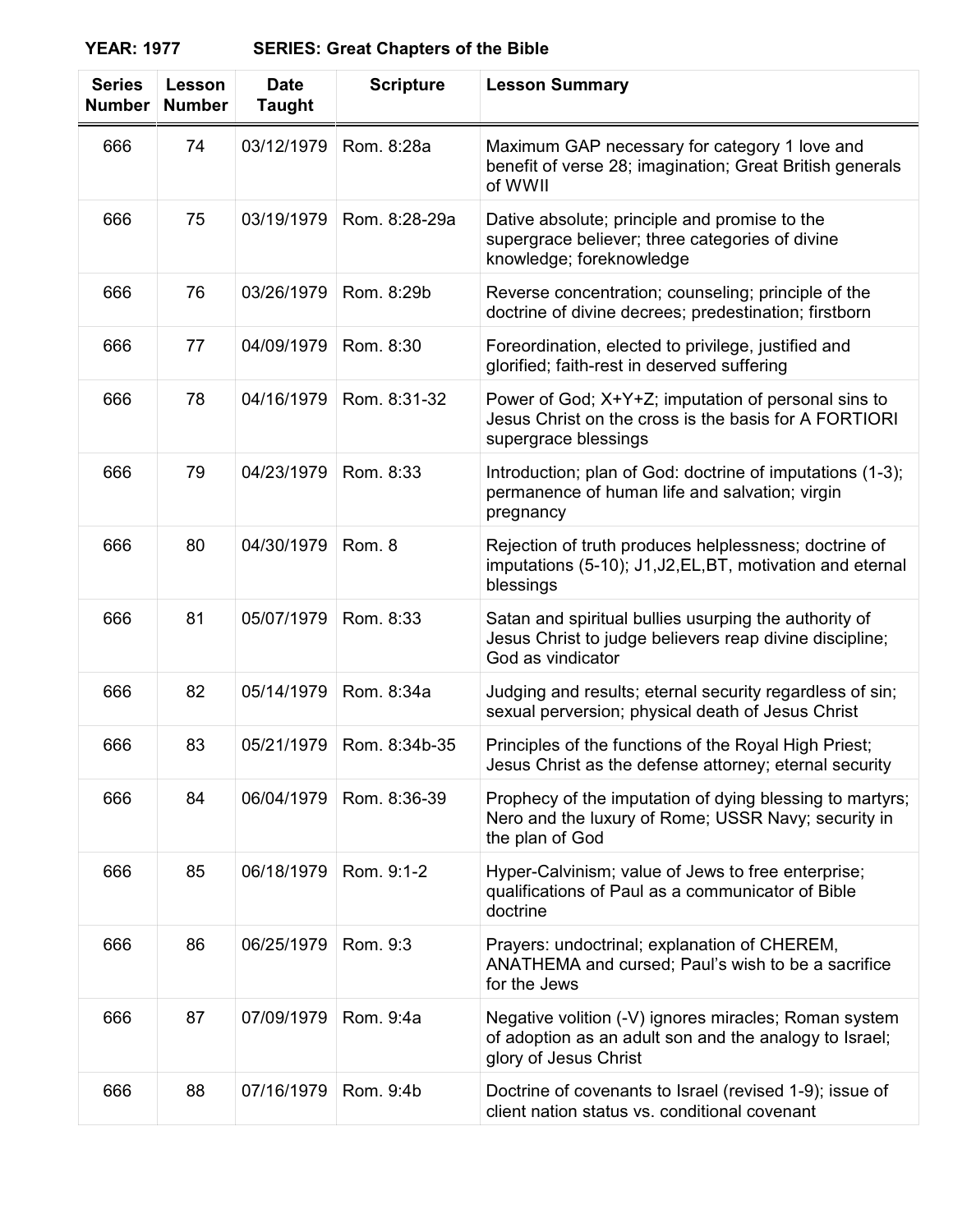| <b>Series</b><br><b>Number</b> | Lesson<br><b>Number</b> | <b>Date</b><br><b>Taught</b> | <b>Scripture</b> | <b>Lesson Summary</b>                                                                                                                                                   |
|--------------------------------|-------------------------|------------------------------|------------------|-------------------------------------------------------------------------------------------------------------------------------------------------------------------------|
| 666                            | 89                      | 07/30/1979                   | Rom. 9:4b        | Codices of the Mosaic Law and promises to Israel as a<br>client nation; feasts and offerings; Jewish problem                                                            |
| 666                            | 90                      | 08/06/1979                   | Rom. 9:4         | Principle; American Heritage source; immutable<br>integrity of God; justice of God provides what +R<br>demands                                                          |
| 666                            | 91                      | 08/13/1979                   | Rom. 9:5         | Peasant thought in the U.S.; background necessary for<br>stabilization; importance of spiritual heritage                                                                |
| 666                            | 92                      | 08/20/1979                   | Rom. 9:6a        | Mosaic Law basis to the laws of divine establishment;<br>socialist viewpoint of Europe; degeneration of the U.S.<br>language and thought; 10% tax; helping people       |
| 666                            | 93                      | 08/27/1979                   | Rom. 9           | Human failure no hindrance to the plan of God; racial<br>cf. regenerate Jew; equality vs. responsibility                                                                |
| 666                            | 94                      | 09/10/1979                   | Rom. 9:7         | Concept of true (regenerate) Jew cf. racial Jew; origin<br>of the Arabs; race not an issue; election                                                                    |
| 666                            | 95                      | 09/24/1979                   | Rom. 9:8         | Physical cf. the spiritual seed of Abraham; aristocracy<br>and racial heritage not an issue in the plan of God;<br>Roman aristocracy                                    |
| 666                            | 96                      | 10/08/1979                   | Rom. 9           | Doctrine of the theology of God's perfect plan (review);<br>sovereignty, will, omniscience, foreknowledge of God<br>and divine decrees                                  |
| 666                            | 97                      | 10/15/1979                   | Rom. 9:9a        | Doctrine of the theology of God's perfect plan (11-13);<br>divine decrees and glory and the integrity of God;<br>election and predestination                            |
| 666                            | 98                      | 10/29/1979                   | Rom. 9:9b-10     | Origin of the Jewish race; generation; legitimacy issues;<br>family compatibility; evangelization of the Jew                                                            |
| 666                            | 99                      | 11/05/1979                   | Rom. 9:11        | Origin of the Jewish race in spiritual regeneration;<br>emotional health; doctrine of election to privilege<br>(review)                                                 |
| 666                            | 100                     | 11/12/1979                   | Rom. 9:12        | Jacob cf. Esau and analogies in the U.S.-Iran crisis,<br>volition and separation of families                                                                            |
| 666                            | 101                     | 11/19/1979                   | Rom. 9:12        | Islam and Iran; doctrine of divine decrees (1, 2a)<br>election re client nation status                                                                                  |
| 666                            | 102                     | 11/26/1979                   |                  | Doctrine of divine decrees (continued): mechanics,<br>printouts for believers and characteristics; election,<br>X+Y+Z, Adam's original sin (AOS) toward<br>condemnation |
| 666                            | 103                     | 12/10/1979                   | Rom. 9:13a       | Doctrine of anthropopathisms: love, cf. love,;<br>maintenance of human love; true and false emotion                                                                     |
| 666                            | 104                     | 12/17/1979                   | Rom. 9:13b       | Doctrine of anthropopathisms (continued): love, hatred<br>and anger; free will, divine decrees and printouts                                                            |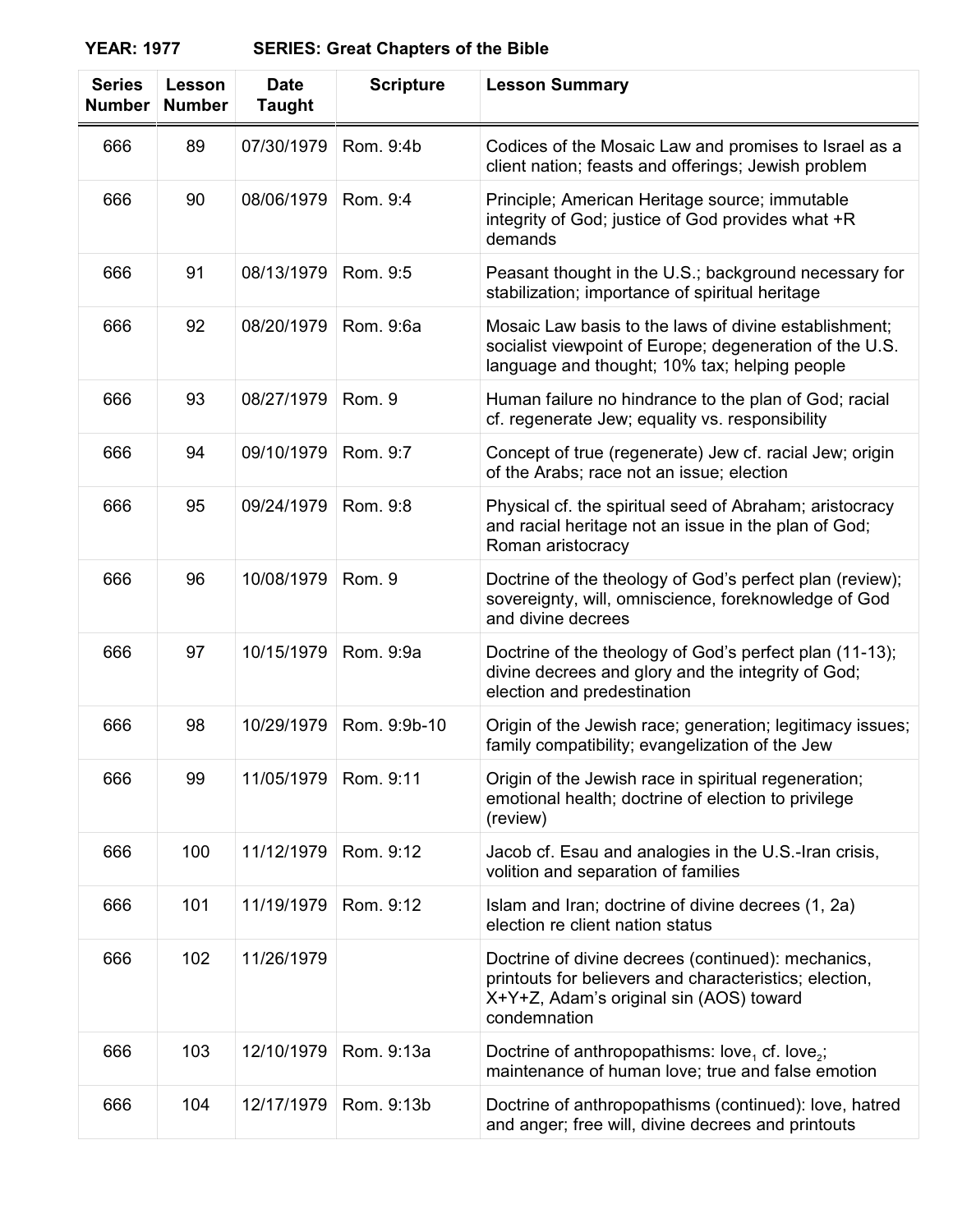| <b>Series</b><br><b>Number</b> | Lesson<br><b>Number</b> | <b>Date</b><br><b>Taught</b> | <b>Scripture</b>                                | <b>Lesson Summary</b>                                                                                                                                               |
|--------------------------------|-------------------------|------------------------------|-------------------------------------------------|---------------------------------------------------------------------------------------------------------------------------------------------------------------------|
| 666                            | 105                     | 01/14/1980                   | Rom. 9:14                                       | Arrogance questions the justice of God re tragedy and<br>demands attention; free will tested                                                                        |
| 666                            | 106                     | 01/21/1980                   | Rom. 9:15;<br>Ex. 33:19-20                      | Glory of God; God determines His target for grace;<br><b>USSR military power</b>                                                                                    |
| 666                            | 107                     | 02/04/1980                   | Rom. 9:16-17a;<br>Ex. 9:16                      | Moses, Thutmose 3, and Amenhotep 2; evangelism of<br>Egypt in plagues 1-6, of the world in plagues 7-10                                                             |
| 666                            | 108                     | 02/11/1980                   | Rom. 9:17b                                      | Jews cf. the negative volition of Pharaoh God used to<br>show His power; rise of the client nation; Bible doctrine<br>miracles; positive or negative (+/-) volition |
| 666                            | 109                     | 02/18/1980                   | Rom. 9:18                                       | Discipline of the U.S. before the Rapture; permissive<br>will of God uses the free will of man; adoption as adult<br>sons                                           |
| 666                            | 110                     | 03/03/1980                   | Rom. 9:19a                                      | God uses and tests the free will of man; U.S. stupidity;<br>Pakistanis; fall of Rhodesia; holocaust                                                                 |
| 666                            | 111                     | 03/10/1980                   | Rom. 9:19                                       | Principle: review of X+Y+Z imputations; God uses the<br>free will of man and the negative volition of Pharaoh to<br>evangelize                                      |
| 666                            | 112                     | 03/24/1980                   | Rom. 9:20a                                      | Divine time of freeing slaves, use of the free will of<br>man; total depravity of man; pot doesn't question the<br>potter                                           |
| 666                            | 113                     | 03/31/1980                   | Rom. 9:20b                                      | Equality vs. freedom and volition; arrogant man<br>accuses God of unfairness; genetic arrogance                                                                     |
| 666                            | 114                     | 04/07/1980                   | Rom. 9:21                                       | Issue of volition; teenage arrogance, rejection of<br>authority and truth; source of religion                                                                       |
| 666                            | 115                     | 04/14/1980                   | Rom. 9:21b                                      | True (believer, vessel of honor) cf. racial (unbeliever,<br>vessel of dishonor) Jew                                                                                 |
| 666                            | 116                     | 04/21/1980                   | Rom. 9:22a                                      | Importance and illustration of Greek grammar; Hebrew<br>name for the Lord Jesus Christ; anthropopathisms;<br>freed slaves; positive and negative (+/-) volition     |
| 666                            | 117                     | 04/28/1980                   | Rom. 9:22b-23a                                  | Paul uses shock evangelism on the Jews; U.S.<br>liberalism; freed slaves; prepared for wrath                                                                        |
| 666                            | 118                     | 05/05/1980                   | Rom. 9:23b-24                                   | Equality; rewards in eternity; Jew's volition the issue in<br>salvation; elected to privilege                                                                       |
| 666                            | 119                     | 05/19/1980                   | Rom. 9:25;<br>Hosea 2:23                        | Evangelism and the client nation in the times of the<br>Gentiles; modern Israel; destruction of ancient world art                                                   |
| 666                            | 120                     | 06/02/1980                   | Rom. 9:26-28;<br>Hosea 1:9-10;<br>Isa. 10:22-23 | Client nation status and Israel at the Second Advent;<br>why quote the Septuagint                                                                                   |
| 666                            | 121                     | 06/09/1980                   | Rom. 9:29-30a                                   | Importance of the pivot for survival of the client nation;<br>spiritual seed of Abraham in the pivots of every<br>dispensation                                      |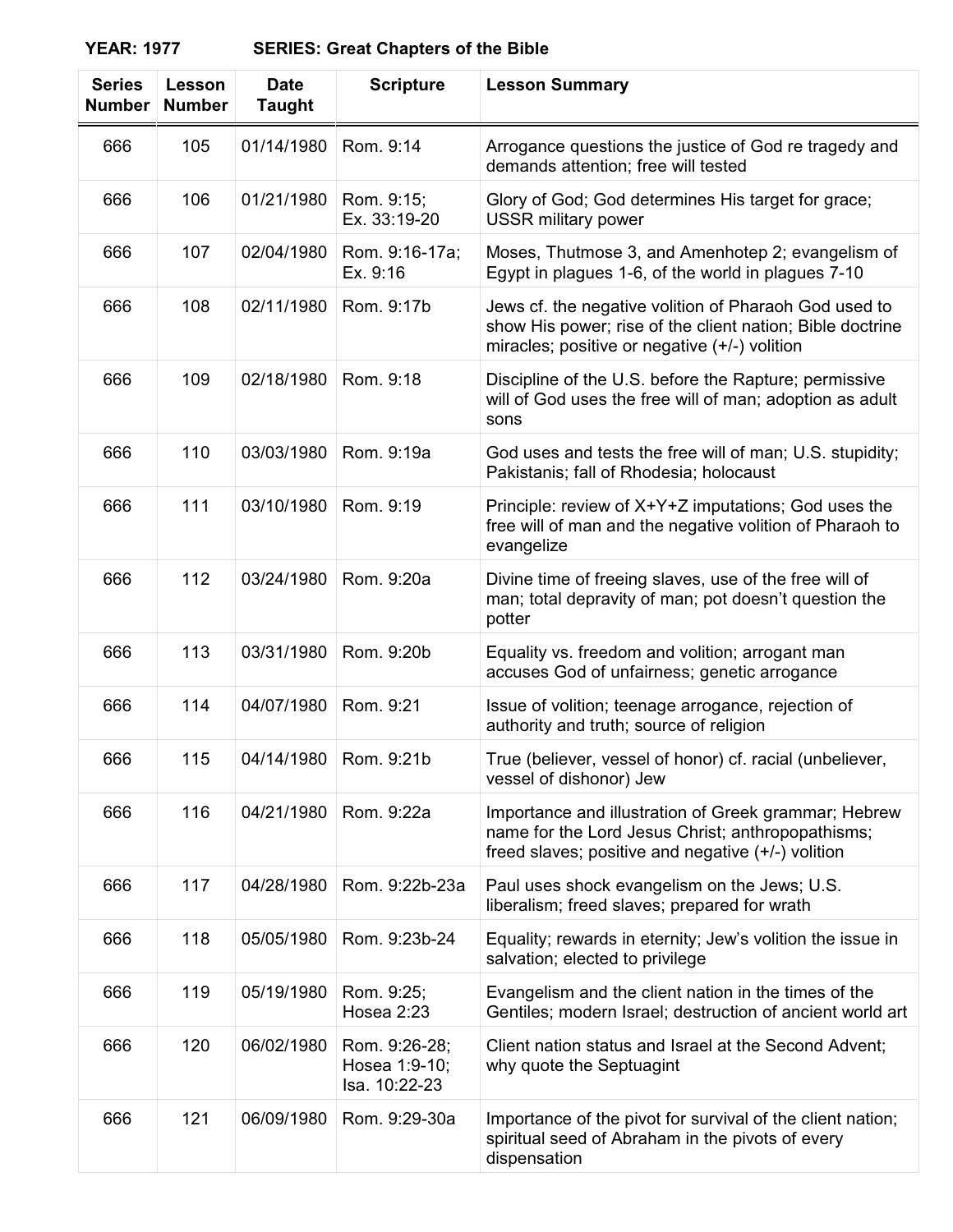| <b>Series</b><br><b>Number</b> | Lesson<br><b>Number</b> | <b>Date</b><br><b>Taught</b> | <b>Scripture</b>                   | <b>Lesson Summary</b>                                                                                                                                  |
|--------------------------------|-------------------------|------------------------------|------------------------------------|--------------------------------------------------------------------------------------------------------------------------------------------------------|
| 666                            | 122                     | 06/23/1980                   | Rom. 9:30b                         | Gentile believer (+R) cf. the Jewish unbeliever (self-R,<br>striving to keep the Mosaic Law); U.S. failure in<br>Vietnam; arrogance                    |
| 666                            | 123                     | 06/30/1980                   | Rom. 9:31                          | Interlocking systems of arrogance (IS/A) distort the use<br>of the Mosaic law into self -R; Barbarian phonics;<br>pursuit of happiness re inequality   |
| 666                            | 124                     | 07/07/1980                   | Rom. 9:32a                         | Salvation by faith cf. works; alpha and omega glories of<br>Jesus Christ vs. the Big Blot Out; holocaust of the Jews<br>and Gentiles                   |
| 666                            | 125                     | 07/14/1980                   | Rom. 9:32b-33                      | Purpose of three codices of the Mosaic law; attacks on<br>privacy; PETROS cf. PETRA, test of unregenerate<br>Jews                                      |
| 666                            | 126                     | 07/21/1980                   | Rom. 10:1                          | Prayer; +R target for blessing; purpose of the<br>dispensation of Israel; unique fifth cycle warnings to the<br>client nation Israel                   |
| 666                            | 127                     | 08/04/1980                   | Rom. 10:1                          | Intercessory prayer for the unbeliever must respect<br>volition; 3 systems of perception; issues in evangelism                                         |
| 666                            | 128                     | 08/11/1980                   | Rom. 10                            | Doctrine of prayer (1-9) plus reference to interlocking<br>systems of arrogance and faith-rest drill, groaning of<br>the Holy Spirit, abuses of prayer |
| 666                            | 129                     | 08/18/1980                   | Rom. 10:7                          | Jewish arrogant, religious, distorted zeal; self-righteous<br>works cf. judicial imputations for salvation                                             |
| 666                            | 130                     | 08/25/1980                   | Rom. 10:3                          | Self-righteousness, interlocking systems of arrogance<br>(IS/A) and works vs. +R, salvation, and blessings;<br>heathenism, religion and persecution    |
| 666                            | 131                     | 09/01/1980                   |                                    | Doctrine of interlocking systems of arrogance (IS/A)<br>gate 18; organizational, enforced and genuine humility                                         |
| 666                            | 132                     | 09/15/1980                   | Rom. 10:4                          | Non-validity of self-righteousness; purpose of the three<br>codices of the Mosaic Law; non-meritorious faith;<br>definite article                      |
| 666                            | 133                     | 09/22/1980                   | Rom. 10:5;<br>Lev. 18:1-6          | Morality=lifestyle for freedom, not for salvation of the<br>human race; Moses and the Mosaic Law                                                       |
| 666                            | 134                     | 10/06/1980                   | Rom. 10:6a                         | Works-righteousness cf. faith-righteousness; arrogant<br>Jews reject true teaching and the purpose of the<br>Mosaic Law                                |
| 666                            | 135                     | 10/13/1980                   | Deut. 30:11-14                     | Moses and Paul tell the Jews, "the gospel and salvation<br>are as near as your right lobes"                                                            |
| 666                            | 136                     | 10/27/1980                   | Deut. 30:11-14;<br>cf. Rom. 10:6-8 | Genius of Moses and Paul; Jesus Christ brought<br>salvation from heaven and Sheol; evangelization of the<br>Jews                                       |
| 666                            | 137                     | 11/03/1980                   | Rom. 10:6                          | Jewish rationalizations about salvation                                                                                                                |